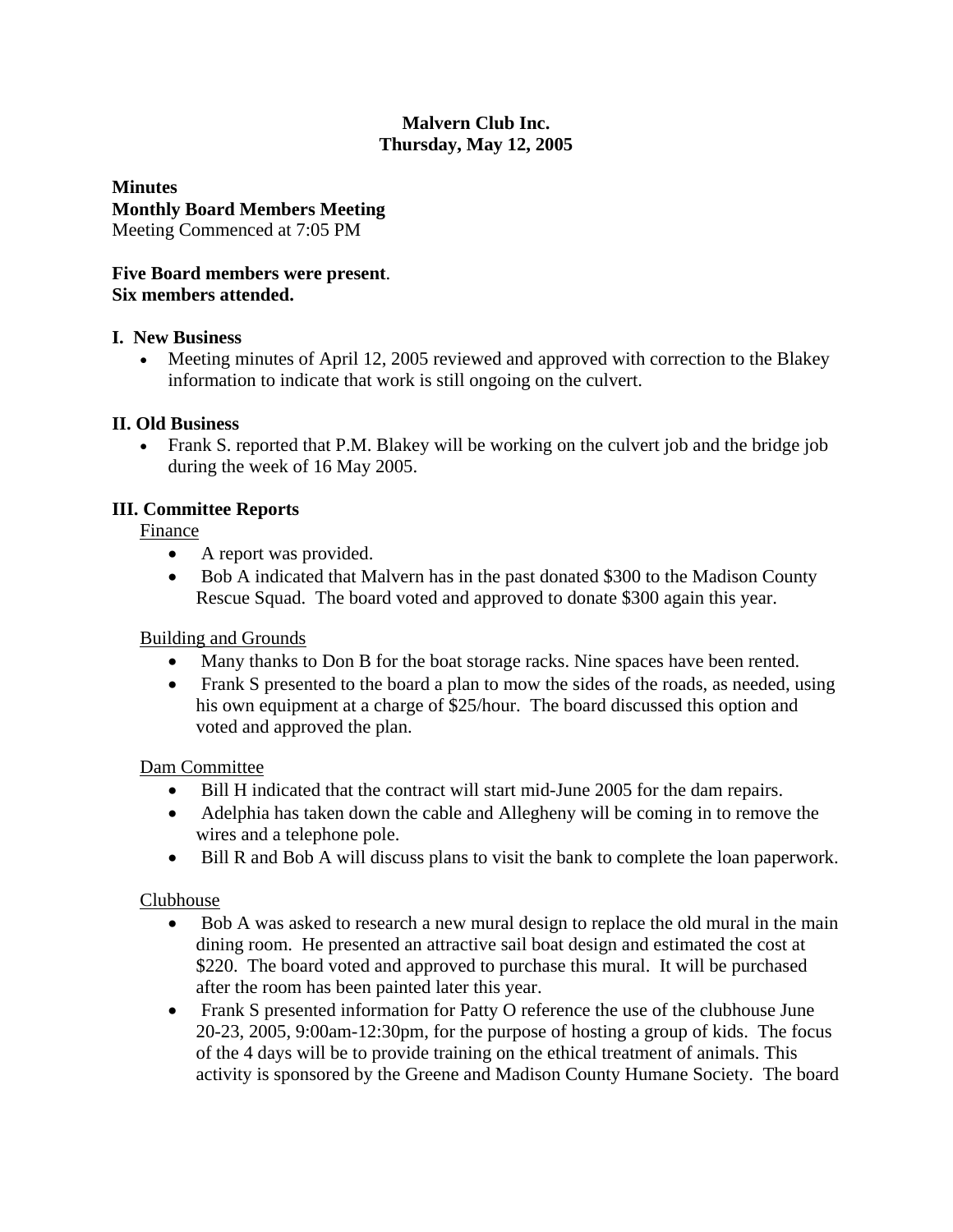discussed a reduced rate of \$50 for the four half days and gave Jerry the power to make a final decision after further discussion with Patty.

# Architecture

- Don B. requested that the board review and approve four lots that submitted construction packets. The lots include 230, 196, 101, and 212. A discussion pursued on the details for construction on lot 101 based on a question from Frank S. This is a proposal to build a modular home from Clayton Homes and there was concern over the roof pitch. The plans indicated that the roof was indeed to be a 6/12 pitch and that the house was to have a basement. It was agreed that this construction will be monitored closely for compliance. The board voted and approved construction packets for all four lots.
- Don B mentioned that there were 2 lots, #215 and #70, currently in violation of item #5 in the Deed of Dedication as it pertains to no improvement or alteration will be made to a structure unless there shall have been first submitted to and written approval obtained from the Property Owner's Association. Linda B will modify a violation letter and will send it to Don B for final approval and signature. These owners will first be sent this letter. Based on the response it will be determined if further action is required.

# Public Relations

- The idea of a Special Communicator was discussed. The board agreed this was a great idea. Several ideas were shared as to the content. Much of the information will be pulled from the spring meeting. Linda will be working with Chas. A tentative end of May date was set for it to be mailed.
- Chas updated the members that Malvern classified and business directory were not being used and we were closing in on the 3 month trial. Due to the lack of interest, these will be removed from the web.
- Linda brought up that the standing committee information in the owner's packet and on the web contained inaccuracies. The new board will be updating the appropriate sections.

Pool

- Mike P and Frank S uncovered the pool on May 12, 2005. They started the filter system but it kept tripping the circuit breaker. Kemper D will be contacted so that he can take a closer look.
- Frank S installed a shut off between the pool and the clubhouse. A new pressure gauge was also installed that will help greatly with the pressure.

# **Other**

Jennifer P discussed several ideas centered on summer gathering and events for the Malvern community. Some of the ideas included a picnic by the lake, Fourth of July celebration, and other community events. She agreed to look at the options and determine if there is interest in the community.

Meeting adjourned at 8:20 pm.